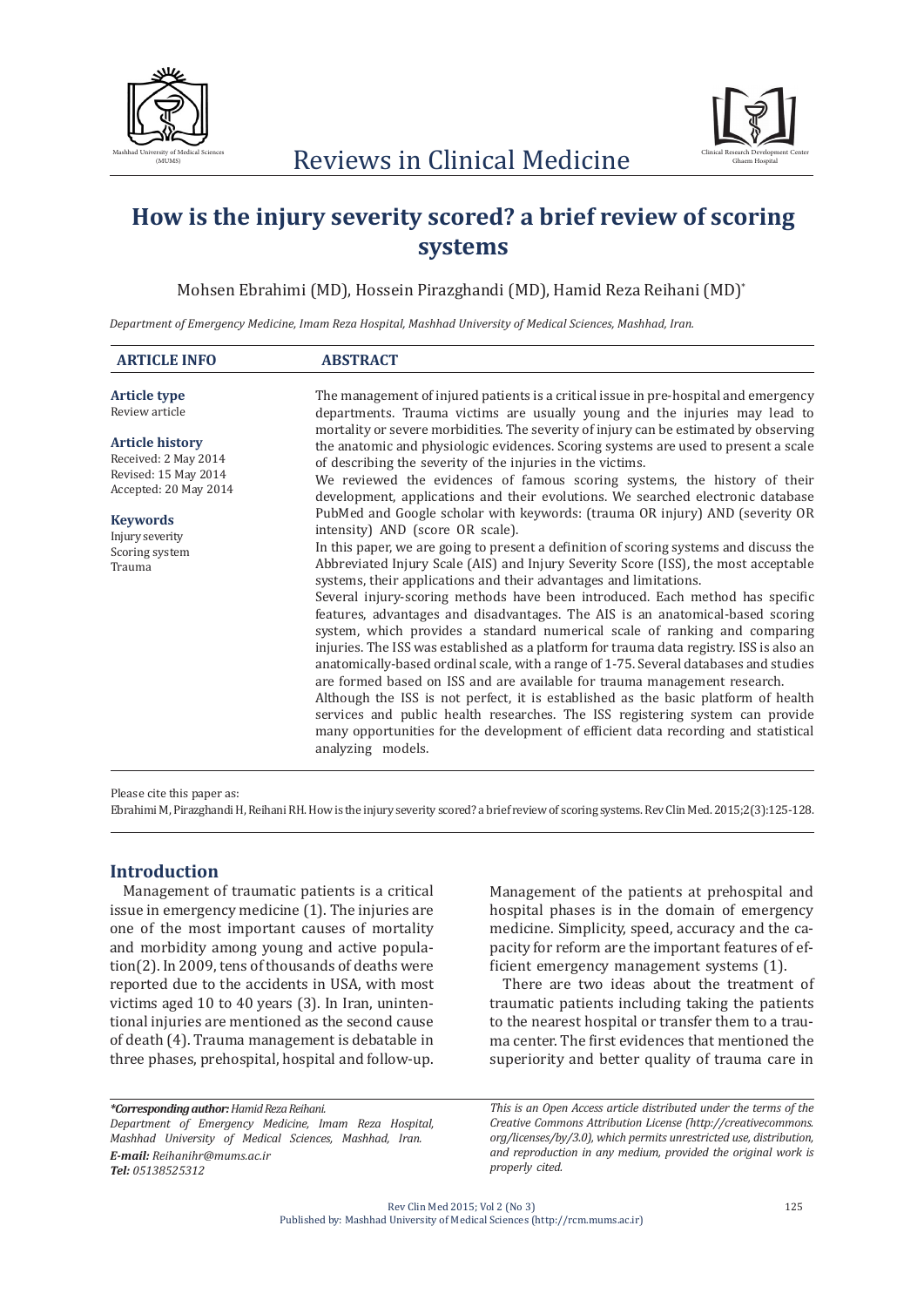specialized trauma centers, were related to 1970. The first questions appeared in this model of management, are "which patients should be taken to trauma center?" and "what scoring system should be used?" (5-7).

Here, we are going to have a review of scoring systems, their history and applications.

We reviewed the evidences of more famous scoring systems. We searched electronic databases such as Google scholar and PubMed by these key words: (trauma OR injury) AND (severity OR intensity) AND (score OR scale). Among the search results, forty articles were found relevant about the basis of the injury scoring systems, the history of their development, applications and their evolutions. Different scoring systems were introduced based on different aspects of trauma and the needs for trauma registries. There was no one scoring system that was globally accepted but it seemed that Abbreviated Injury Scale (AIS) and Injury Severity Score (ISS) were more frequently applied to the data registries for trauma researches and planning.

In this paper, we are going to present a definition of scoring systems and their applications and we will discuss the AIS and ISS, the most acceptable systems, their applications and a brief review of their advantages and limitations.

# *Literature review*

Scoring systems: Initial expectation of an efficient injury scoring system is clarity, simplicity and being user-friendly and the ability to accurately classify and include both anatomic and physiologic evidences. Furthermore, it should be able to provide a general conclusion with regard to patient age, co-morbidities, mechanism of injury and clinical judgment (5,8-11).

The injury severity scoring has different applications. Databases include the traumatic patients and injury severity scores, which allow the trauma management researchers to evaluate quality of care and overall trauma management and compare different centers and various therapeutic protocols, estimate the risk of mortality and morbidity, predict the length of hospital stay and provide a valid measure for monitoring trauma centers at different levels. Moreover, the results of the analysis of these databases can be used to provide the accident prevention plans. Besides, the injury severity scoring has been used as a common language for scientific exchange among researchers and trauma centers (7,8,12,13).

Several injury scoring methods have been introduced. Initially, these scoring methods were applied to the prehospital triage. These methods were based on anatomic or physiologic criteria or a combination of them.

ISS and New Injury Severity Score (NISS) are anatomic-based and Glasgow Coma Scale (GCS) and Revised Trauma Score (RTS) are physiologicbased scoring methods. A Severity Characterization of Trauma (ASCOT) and Trauma Related Injury Severity Score (TRISS) apply a combination of anatomic and physiologic criteria for injury scoring (2,5,10,13,14).

Each method has specific features, advantages and disadvantages. The ISS was established as a platform for trauma data registry (8,15). Several databases and studies are formed based on ISS and are available for trauma management research.

Abbreviated Injury Scale: The AIS is an anatomical-based scoring system, which was developed in 1971 to provide a standard numerical scale for ranking and comparing injuries (16). AIS was supported and update by Association for the Advancement of Automotive Medicine (AAAM)(17). AIS 05 is the most recent edition that was updated in 2005 (18).

Several thousands of injuries to nine anatomical regions of the body (head, neck, face, chest, abdominal and pelvic viscera, vertebral column, upper extremities, lower extremities and external genitalia) are described. Each injury is assigned an AIS score on an ordinal scale ranging from 1 (minor injury) to 6 (maximum injury, possibly lethal). In multiple injured patients, the highest AIS is known as the maximum AIS (MAIS). The AIS initially was used as an independent system of the injury scoring. But due to its obvious shortcomings, such as non-linear correlation with the risk of mortality in multiple traumas, a new expression of AIS named Injury severity score (ISS) was developed and introduced by Baker et al (5).

Injury Severity Score: ISS is an anatomicallybased ordinal scale, with a range of 1-75 (11). For calculating the ISS, first the nine AIS body regions are grouped into six: head and neck, face, chest and thoracic spine, abdominal and pelvic organs and abdominal spine, limbs and pelvic girdle, extra. Then, the sum of the squares of the AIS for the three most severely body regions calculated.

For example, if a person sustained multiple injuries to the head, chest and extremities and it is described by AIS as nondepressed skull fracture (AIS=2), one rib fracture (AIS=1) and open Tibia fracture (AIS=3), then the ISS is equal to  $22 + 12$ +32 that is 14 (Table 1).

If the scale of injury for any anatomic region is six, then ISS score is considered maximum score (ISS=75). If the scale of an injury cannot be determined, the AIS scale is assigned as 9 and ISS score could not be calculate and the number 99 is given (11).

Advantages: ISS is the most common method accepted for trauma severity scoring and frequently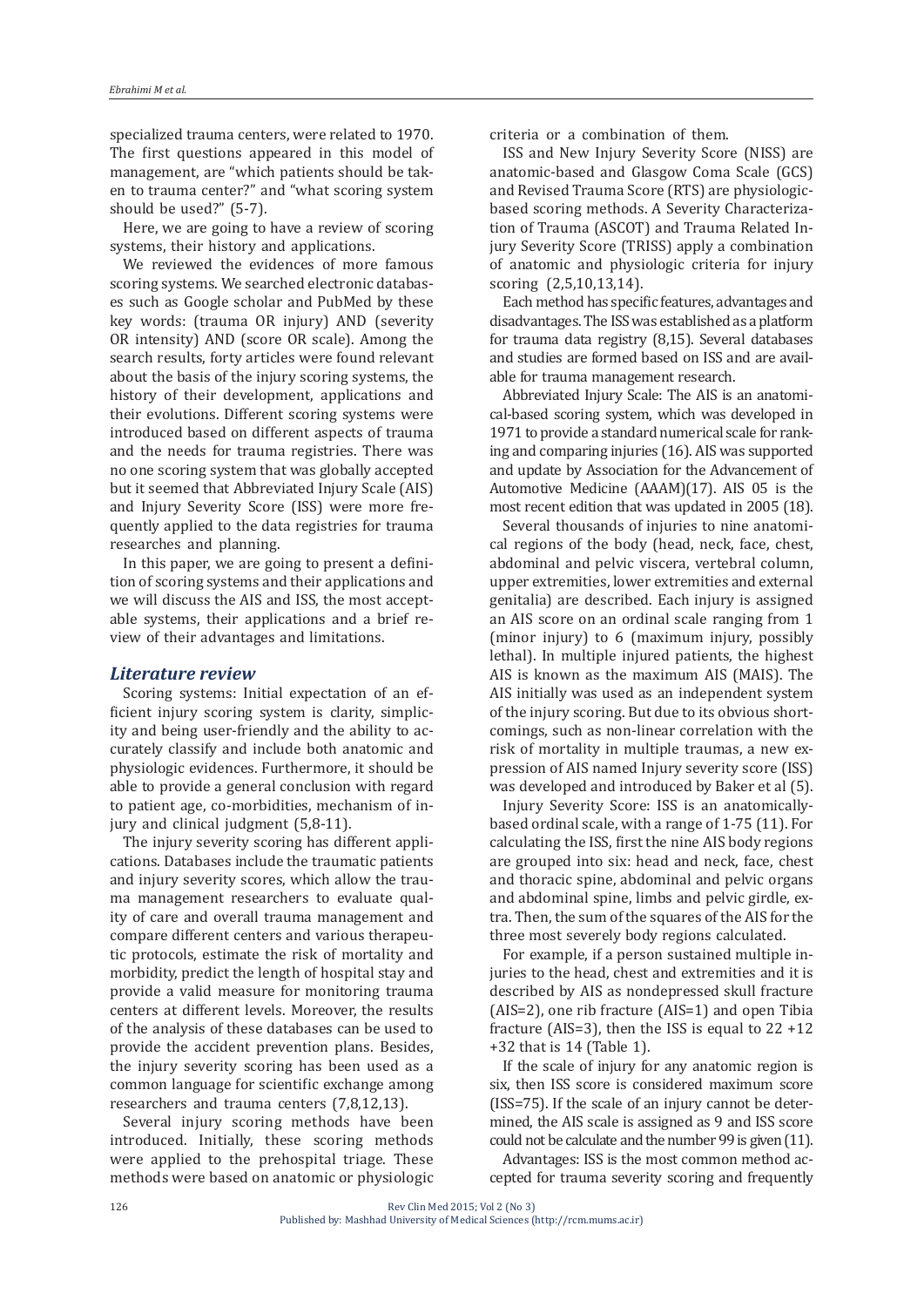| <b>Anatomical area</b>                         | <b>Injury description</b>    | AIS <sup>*</sup> score form AIS data<br>base | Square root of three<br>maximum score |
|------------------------------------------------|------------------------------|----------------------------------------------|---------------------------------------|
| Head and neck                                  | Non depressed skull fracture | $\overline{2}$                               | $\overline{4}$                        |
| Face                                           | No Injury                    | $\boldsymbol{0}$                             | $\mathbf{0}$                          |
| Chest and thoracic Spine                       | One rib fracture             | $\mathbf{1}$                                 | $\mathbf{1}$                          |
| Abdomen, pelvic viscera and<br>abdominal spine | No Injury                    | $\boldsymbol{0}$                             | $\mathbf{0}$                          |
| Upper, lower extremity and<br>pelvic girdle    | Open fracture of Tibia       | 3                                            | 9                                     |
| Extra                                          | No Injury                    | $\mathbf{0}$                                 | $\mathbf{0}$                          |
| <b>ISS</b>                                     |                              |                                              | 14                                    |

**Table 1.** An example of Injury Severity Score (ISS) calculation

\* AIS: Abbreviated Injury Scale

used in trauma researches and data registries (15). The ISS is a reliable tool for the mortality prediction and it has been tested in various trauma databases (3,5,8-10,19). Furthermore, it have acceptable results in prediction of the final outcomes in combination with other scoring systems. These results are independent of race and sex and it can be applied to all ages (11). Besides, it has an appropriate support for the reform and development (17).

Limitations: As mentioned previously, several new methods of the injury severity scoring are available. Most of these alternative methods have been devised and developed to correct the limitations and shortcomings of the ISS. These shortcomings include inadequate ISS results in severe multiple injuries in the same anatomical region in addition to the injury score less than expected in penetrating injuries and dependence on angiography or MRI in some cases. Another significant limitation is a decrease in discrimination power of the ISS in scores greater than 15 (ISS>15) and older ages. In addition, the ISS distribution is not normal (7,13,14).

#### **Conclusion**

Although the ISS is not perfect, it is established as the basic platform of health services and public health researches. The ISS registering system is a natural twin of trauma data recording systems and designing trauma databases for variety of practical purposes. Moreover, it can provide many opportunities for the development of efficient data

recording and statistical analyzing models.

With the development and advancement of the ISS and accurately data recording systems, ISS application in prediction of mortality, hospitalization time, comparison of medical centers, comparison of treatment protocols, treatment monitoring, evaluation and decisionmaking processes could be extended. The combination of anatomical and physiological scoring systems, age and other preexisting assumptions is important and effective for the overall predictive of outcome in comparison to prediction of mortality.

#### **Acknowledgement**

We would like to thank Clinical Research Development Center of Ghaem Hospital for their assistant in this manuscript. This study was supported by a grant from the Vice Chancellor for Research of the Mashhad University of Medical Sciences for the research project as a medical student thesis with approval number of 910389.

## **Conflict of Interest**

The authors declare no conflict of interest.

# **References**

- 1. Nijboer JM, van der Sluis CK, van der Naalt J, et al. Two cohorts of severely injured trauma patients, nearly two decades apart: unchanged mortality but improved quality of life despite higher age. J Trauma Acute Care Surg. 2007;63:670-675.
- 2. Center for Disease Control and Prevention (CDC) Injury control homepage. http://www.cdc.gov/injury/Images/